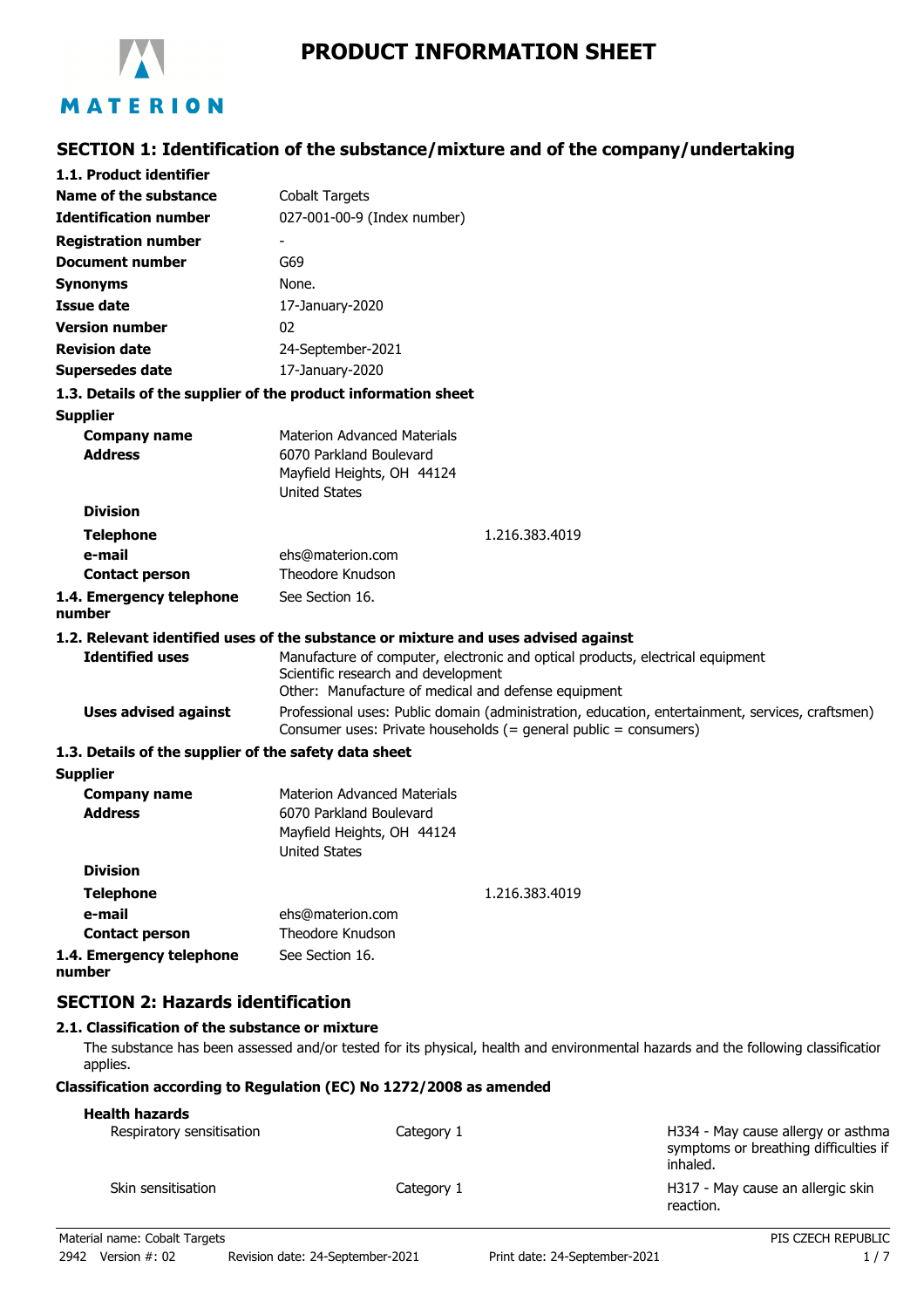#### **Environmental hazards**

| Hazardous to the aquatic environment, | Ca |
|---------------------------------------|----|
| long-term aquatic hazard              |    |

tegory 4

**Hazard summary** May cause sensitisation by inhalation and skin contact. May cause long-term adverse effects in the aquatic environment.

#### **2.2. Label elements**

# **Label according to Regulation (EC) No. 1272/2008 as amended**

|                                                                                   | Label according to Regulation (EC) No. 1272/2008 as amended                                                                                                                                                                                                                                                                |
|-----------------------------------------------------------------------------------|----------------------------------------------------------------------------------------------------------------------------------------------------------------------------------------------------------------------------------------------------------------------------------------------------------------------------|
| <b>Contains:</b>                                                                  | Cobalt                                                                                                                                                                                                                                                                                                                     |
| <b>Hazard pictograms</b>                                                          |                                                                                                                                                                                                                                                                                                                            |
| <b>Signal word</b>                                                                | Danger                                                                                                                                                                                                                                                                                                                     |
| <b>Hazard statements</b>                                                          |                                                                                                                                                                                                                                                                                                                            |
| H317<br>H334<br>H413                                                              | May cause an allergic skin reaction.<br>May cause allergy or asthma symptoms or breathing difficulties if inhaled.<br>May cause long lasting harmful effects to aquatic life.                                                                                                                                              |
| <b>Precautionary statements</b>                                                   |                                                                                                                                                                                                                                                                                                                            |
| <b>Prevention</b>                                                                 |                                                                                                                                                                                                                                                                                                                            |
| P <sub>261</sub><br>P <sub>272</sub><br>P273<br>P <sub>280</sub><br>P284          | Avoid breathing dust/fume/gas/mist/vapours/spray.<br>Contaminated work clothing should not be allowed out of the workplace.<br>Avoid release to the environment.<br>Wear protective gloves.<br>Wear respiratory protection.                                                                                                |
| <b>Response</b>                                                                   |                                                                                                                                                                                                                                                                                                                            |
| $P302 + P352$<br>$P304 + P340$<br>$P333 + P313$<br>$P342 + P311$<br>$P362 + P364$ | IF ON SKIN: Wash with plenty of water.<br>IF INHALED: Remove person to fresh air and keep comfortable for breathing.<br>If skin irritation or rash occurs: Get medical advice/attention.<br>If experiencing respiratory symptoms: Call a POISON CENTRE/doctor.<br>Take off contaminated clothing and wash it before reuse. |
| <b>Storage</b>                                                                    | Store away from incompatible materials.                                                                                                                                                                                                                                                                                    |
| <b>Disposal</b>                                                                   |                                                                                                                                                                                                                                                                                                                            |
| P501                                                                              | Dispose of contents/container in accordance with local/regional/national/international regulations.                                                                                                                                                                                                                        |
| <b>Supplemental label</b><br>information                                          | For further information, please contact the Product Stewardship Department at +1.216.383.4019.                                                                                                                                                                                                                             |
| 2.3. Other hazards                                                                | Not a PBT or yPvB substance or mixture.                                                                                                                                                                                                                                                                                    |

## **SECTION 3: Composition/information on ingredients**

#### **3.1. Substances**

| <b>General information</b><br><b>Chemical name</b> | %     | No.                     | CAS-No. / EC REACH Registration No. Index No.                                      | <b>Notes</b> |
|----------------------------------------------------|-------|-------------------------|------------------------------------------------------------------------------------|--------------|
| Cobalt                                             | 99.99 | 7440-48-4<br>231-158-0  | 01-2119517392-44-0000 027-001-00-9                                                 |              |
|                                                    |       | 1B; H350, Repr. 2; H361 | Classification: Acute Tox. 4; H302, Skin Sens. 1; H317, Resp. Sens. 1; H334, Carc. |              |

## **SECTION 4: First aid measures**

| General information                    | Ensure that medical personnel are aware of the material(s) involved, and take precautions to<br>protect themselves. Wash contaminated clothing before reuse.                                                                                                                                                                                                                                                                                             |
|----------------------------------------|----------------------------------------------------------------------------------------------------------------------------------------------------------------------------------------------------------------------------------------------------------------------------------------------------------------------------------------------------------------------------------------------------------------------------------------------------------|
| 4.1. Description of first aid measures |                                                                                                                                                                                                                                                                                                                                                                                                                                                          |
| <b>Inhalation</b>                      | If breathing is difficult, remove to fresh air and keep at rest in a position comfortable for breathing.<br>Oxygen or artificial respiration if needed. Do not use mouth-to-mouth method if victim inhaled the<br>substance. Induce artificial respiration with the aid of a pocket mask equipped with a one-way valve<br>or other proper respiratory medical device. If experiencing respiratory symptoms: Call a poison<br>center or doctor/physician. |
| <b>Skin contact</b>                    | Remove contaminated clothing immediately and wash skin with soap and water. In case of eczema<br>or other skin disorders: Seek medical attention and take along these instructions.                                                                                                                                                                                                                                                                      |
| Eye contact                            | Rinse with water. Get medical attention if irritation develops and persists.                                                                                                                                                                                                                                                                                                                                                                             |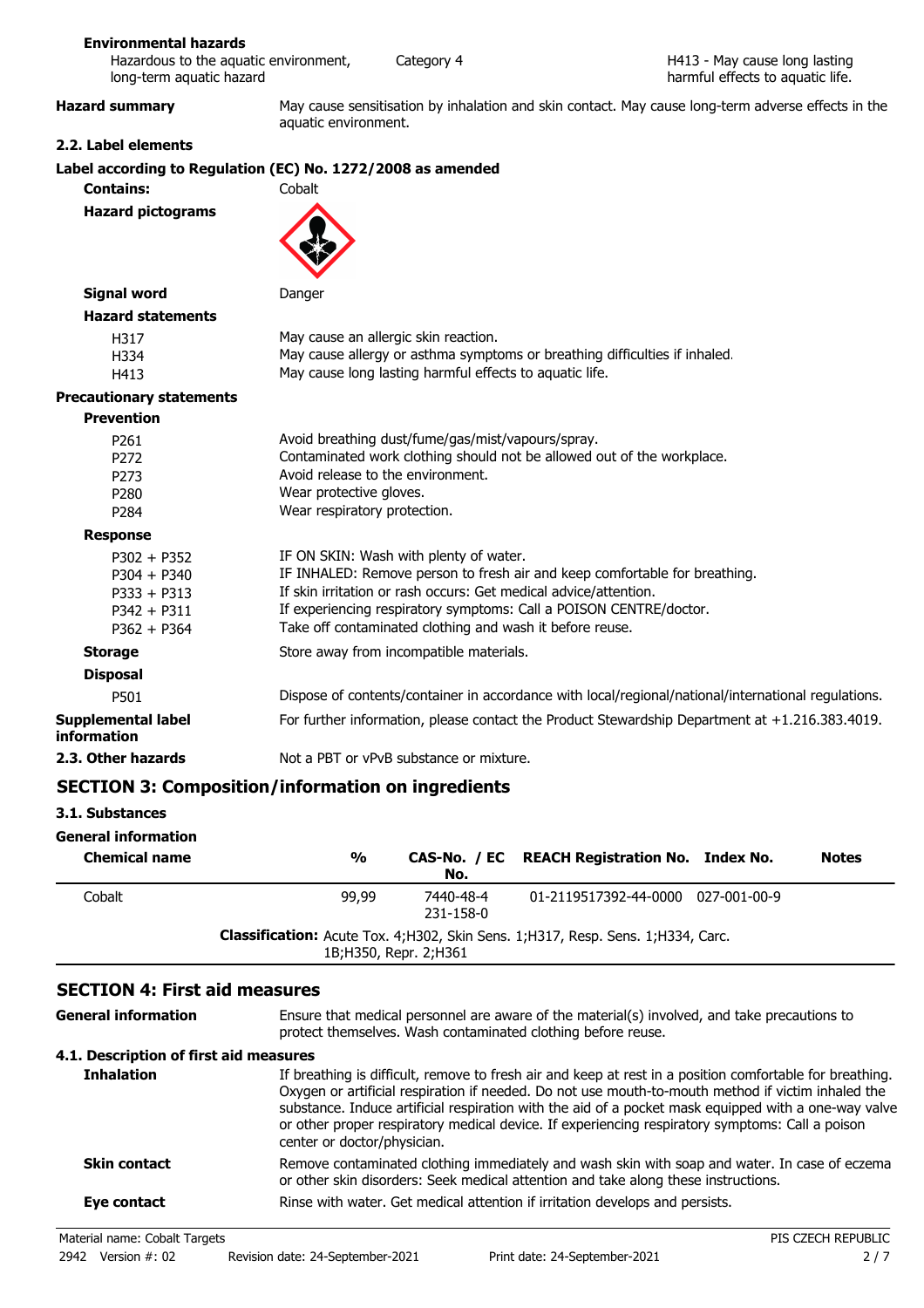| <b>Ingestion</b>                                                                         | Rinse mouth. Get medical attention if symptoms occur.                                                                                                               |  |
|------------------------------------------------------------------------------------------|---------------------------------------------------------------------------------------------------------------------------------------------------------------------|--|
| 4.2. Most important<br>symptoms and effects, both<br>acute and delayed                   | Coughing. Difficulty in breathing. May cause an allergic skin reaction. Dermatitis. Rash.                                                                           |  |
| 4.3. Indication of any<br>immediate medical attention<br>and special treatment<br>needed | Provide general supportive measures and treat symptomatically. Keep victim under observation.<br>Symptoms may be delayed.                                           |  |
| <b>SECTION 5: Firefighting measures</b>                                                  |                                                                                                                                                                     |  |
| <b>General fire hazards</b>                                                              | No unusual fire or explosion hazards noted.                                                                                                                         |  |
| 5.1. Extinguishing media<br>Suitable extinguishing<br>media                              | Powder. Dry sand.                                                                                                                                                   |  |
| Unsuitable extinguishing<br>media                                                        | Water.                                                                                                                                                              |  |
| 5.2. Special hazards arising<br>from the substance or<br>mixture                         | This product is not flammable.                                                                                                                                      |  |
| 5.3. Advice for firefighters                                                             |                                                                                                                                                                     |  |
| <b>Special protective</b><br>equipment for<br>firefighters                               | Firefighters must use standard protective equipment including flame retardant coat, helmet with<br>face shield, gloves, rubber boots, and in enclosed spaces, SCBA. |  |
| <b>Special firefighting</b><br>procedures                                                | Use water spray to cool unopened containers.                                                                                                                        |  |
| <b>Specific methods</b>                                                                  | Use standard firefighting procedures and consider the hazards of other involved materials.                                                                          |  |

## **SECTION 6: Accidental release measures**

|                                                              | 6.1. Personal precautions, protective equipment and emergency procedures                                                                       |
|--------------------------------------------------------------|------------------------------------------------------------------------------------------------------------------------------------------------|
| For non-emergency<br>personnel                               | Keep unnecessary personnel away. For personal protection, see section 8 of the PIS.                                                            |
| For emergency<br>responders                                  | Keep unnecessary personnel away. Use personal protection recommended in Section 8 of the PIS.                                                  |
| 6.2. Environmental<br>precautions                            | Prevent further leakage or spillage if safe to do so.                                                                                          |
| 6.3. Methods and material for<br>containment and cleaning up | Stop the flow of material, if this is without risk.                                                                                            |
|                                                              | Large Spills: Wet down with water and dike for later disposal.                                                                                 |
|                                                              | Small Spills: Sweep up or vacuum up spillage and collect in suitable container for disposal. For<br>waste disposal, see section 13 of the PIS. |
| 6.4. Reference to other<br>sections                          | Not available.                                                                                                                                 |
|                                                              |                                                                                                                                                |

#### **SECTION 7: Handling and storage**

| 7.1. Precautions for safe<br>handling                                          | Observe good industrial hygiene practices.                          |
|--------------------------------------------------------------------------------|---------------------------------------------------------------------|
| 7.2. Conditions for safe<br>storage, including any<br><i>incompatibilities</i> | Store away from incompatible materials (see Section 10 of the PIS). |
| 7.3. Specific end use(s)                                                       | Not available.                                                      |

## **SECTION 8: Exposure controls/personal protection**

#### **8.1. Control parameters**

#### **Occupational exposure limits**

| Czech Republic. OELs. Government Decree 361<br><b>Material</b> | Type        | <b>Value</b>             | Form                |
|----------------------------------------------------------------|-------------|--------------------------|---------------------|
| <b>Cobalt Targets</b>                                          | Ceiling     | $0,1 \, \text{mg/m}$     | Aerosol, inhalable. |
|                                                                | <b>TWA</b>  | $0.05 \,\mathrm{mq/m}$ 3 | Aerosol, inhalable. |
| <b>Components</b>                                              | <b>Type</b> | Value                    | Form                |
| Cobalt (CAS 7440-48-4)                                         | Ceiling     | $0,1 \,\mathrm{mg/m}$    | Aerosol, inhalable. |
|                                                                | <b>TWA</b>  | $0,05 \,\mathrm{mg/m}$   | Aerosol, inhalable. |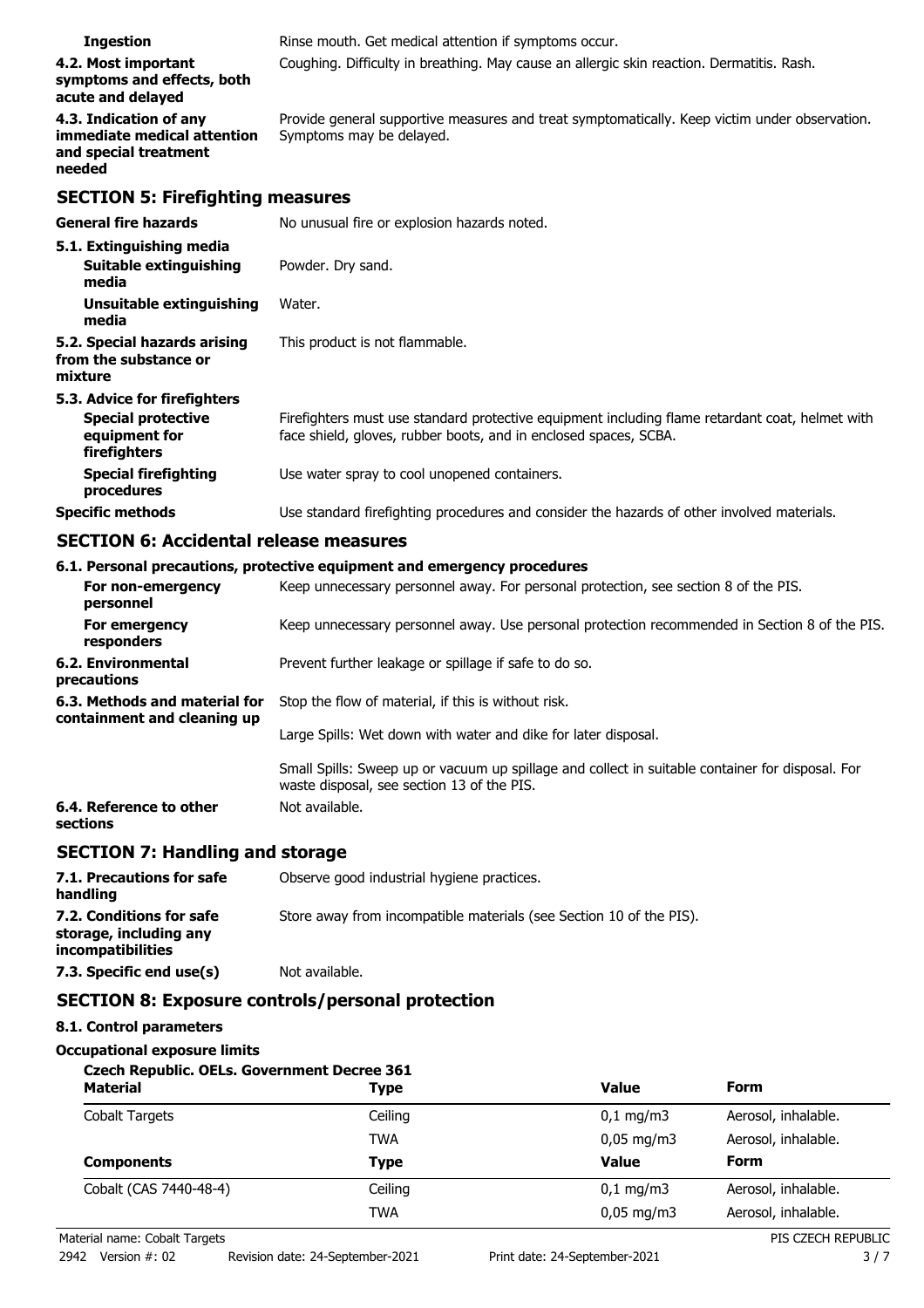| <b>Biological limit values</b>                       | No biological exposure limits noted for the ingredient(s).                                                                                                                                                                                                                                                                                                                                             |
|------------------------------------------------------|--------------------------------------------------------------------------------------------------------------------------------------------------------------------------------------------------------------------------------------------------------------------------------------------------------------------------------------------------------------------------------------------------------|
| <b>Recommended monitoring</b><br>procedures          | Follow standard monitoring procedures.                                                                                                                                                                                                                                                                                                                                                                 |
| Derived no effect levels<br>(DNELs)                  | Not available.                                                                                                                                                                                                                                                                                                                                                                                         |
| <b>Predicted no effect</b><br>concentrations (PNECs) | Not available.                                                                                                                                                                                                                                                                                                                                                                                         |
| 8.2. Exposure controls                               |                                                                                                                                                                                                                                                                                                                                                                                                        |
| <b>Appropriate engineering</b><br>controls           | Good general ventilation (typically 10 air changes per hour) should be used. Ventilation rates should<br>be matched to conditions. If applicable, use process enclosures, local exhaust ventilation, or other<br>engineering controls to maintain airborne levels below recommended exposure limits. If exposure<br>limits have not been established, maintain airborne levels to an acceptable level. |
|                                                      | Individual protection measures, such as personal protective equipment                                                                                                                                                                                                                                                                                                                                  |
| <b>General information</b>                           | Personal protection equipment should be chosen according to the CEN standards and in discussion<br>with the supplier of the personal protective equipment.                                                                                                                                                                                                                                             |
| Eye/face protection                                  | Wear approved safety glasses, goggles, face shield and/or welder's helmet when risk of eye injury<br>is present, particularly during operations that generate dust, mist or fume.                                                                                                                                                                                                                      |
| <b>Skin protection</b>                               |                                                                                                                                                                                                                                                                                                                                                                                                        |
| - Hand protection                                    | Wear gloves to prevent metal cuts and skin abrasions during handling.                                                                                                                                                                                                                                                                                                                                  |
| - Other                                              | Wear suitable protective clothing.                                                                                                                                                                                                                                                                                                                                                                     |
| <b>Respiratory protection</b>                        | In case of insufficient ventilation, wear suitable respiratory equipment.                                                                                                                                                                                                                                                                                                                              |
| <b>Thermal hazards</b>                               | Wear appropriate thermal protective clothing, when necessary.                                                                                                                                                                                                                                                                                                                                          |
| <b>Hygiene measures</b>                              | Always observe good personal hygiene measures, such as washing after handling the material and<br>before eating, drinking, and/or smoking. Routinely wash work clothing and protective equipment to<br>remove contaminants.                                                                                                                                                                            |
| <b>Environmental exposure</b><br>controls            | Environmental manager must be informed of all major releases.                                                                                                                                                                                                                                                                                                                                          |

# **SECTION 9: Physical and chemical properties**

## **9.1. Information on basic physical and chemical properties**

| <b>Appearance</b>                                    |                                     |
|------------------------------------------------------|-------------------------------------|
| <b>Physical state</b>                                | Solid.                              |
| <b>Form</b>                                          | Solid.                              |
| Colour                                               | Bluish grey                         |
| Odour                                                | None.                               |
| <b>Odour threshold</b>                               | Not applicable.                     |
| pH                                                   | Not applicable.                     |
| <b>Melting point/freezing point</b>                  | 1495 °C (2723 °F) / Not applicable. |
| Initial boiling point and<br>boiling range           | Not applicable.                     |
| <b>Flash point</b>                                   | Not applicable.                     |
| <b>Evaporation rate</b>                              | Not applicable.                     |
| Flammability (solid, gas)                            | None known.                         |
| Upper/lower flammability or explosive limits         |                                     |
| <b>Flammability limit - lower</b><br>(%)             | Not applicable.                     |
| <b>Flammability limit - lower</b><br>(%) temperature | Not applicable.                     |
| <b>Flammability limit -</b><br>upper $(% )$          | Not applicable.                     |
| <b>Flammability limit -</b><br>upper (%) temperature | Not applicable.                     |
| <b>Explosive limit - lower (</b><br>%)               | Not applicable.                     |
| <b>Explosive limit - lower (</b><br>%) temperature   | Not applicable.                     |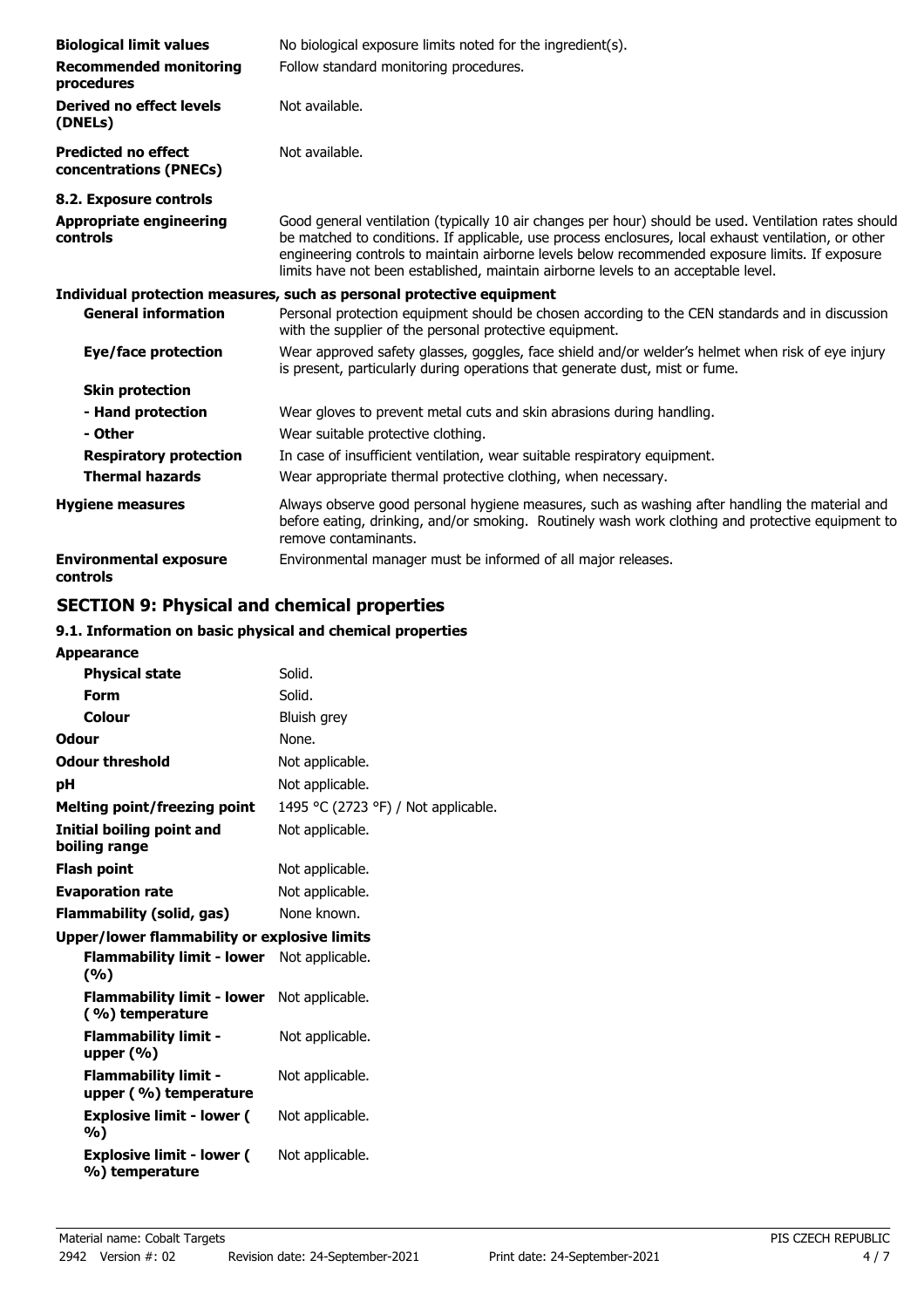| Explosive limit – upper<br>(%)                     | Not applicable. |
|----------------------------------------------------|-----------------|
| <b>Explosive limit - upper (</b><br>%) temperature | Not applicable. |
| Vapour pressure                                    | Not applicable. |
| <b>Vapour density</b>                              | Not applicable. |
| <b>Relative density</b>                            | Not applicable. |
| Solubility(ies)                                    |                 |
| Solubility (water)                                 | Insoluble       |
| <b>Partition coefficient</b><br>(n-octanol/water)  | Not applicable. |
| <b>Auto-ignition temperature</b>                   | Not applicable. |
| <b>Decomposition temperature</b>                   | Not applicable. |
| <b>Viscosity</b>                                   | Not applicable. |
| <b>Explosive properties</b>                        | Not explosive.  |
| <b>Oxidising properties</b>                        | Not oxidising.  |
| 9.2. Other information                             |                 |
| Molecular formula                                  | Co              |
| Molecular weight                                   | 58,93 g/mol     |
|                                                    |                 |

# **SECTION 10: Stability and reactivity**

| 10.1. Reactivity                            | The product is stable and non-reactive under normal conditions of use, storage and transport |
|---------------------------------------------|----------------------------------------------------------------------------------------------|
| 10.2. Chemical stability                    | Material is stable under normal conditions.                                                  |
| 10.3. Possibility of hazardous<br>reactions | No dangerous reaction known under conditions of normal use.                                  |
| 10.4. Conditions to avoid                   | Contact with incompatible materials.                                                         |
| 10.5. Incompatible materials                | Strong oxidising agents.                                                                     |
| 10.6. Hazardous<br>decomposition products   | No hazardous decomposition products are known.                                               |

# **SECTION 11: Toxicological information**

| <b>General information</b>                                   | Occupational exposure to the substance or mixture may cause adverse effects. |  |
|--------------------------------------------------------------|------------------------------------------------------------------------------|--|
| <b>Information on likely routes of exposure</b>              |                                                                              |  |
| <b>Inhalation</b>                                            | May cause sensitisation by inhalation.                                       |  |
| <b>Skin contact</b>                                          | May cause sensitisation by skin contact.                                     |  |
| Eye contact                                                  | Not likely, due to the form of the product.                                  |  |
| <b>Ingestion</b>                                             | Expected to be a low ingestion hazard.                                       |  |
| <b>Symptoms</b>                                              | May cause respiratory irritation. May cause an allergic skin reaction.       |  |
| 11.1. Information on toxicological effects                   |                                                                              |  |
| <b>Acute toxicity</b>                                        | Not known.                                                                   |  |
| <b>Skin corrosion/irritation</b>                             | May be irritating to the skin.                                               |  |
| Serious eye damage/eye<br>irritation                         | Not likely, due to the form of the product.                                  |  |
| <b>Respiratory sensitisation</b>                             | May cause allergy or asthma symptoms or breathing difficulties if inhaled.   |  |
| <b>Skin sensitisation</b>                                    | May cause sensitisation by skin contact.                                     |  |
| <b>Germ cell mutagenicity</b>                                | Not classified.                                                              |  |
| Carcinogenicity                                              | Not classifiable as to carcinogenicity to humans.                            |  |
|                                                              | <b>IARC Monographs. Overall Evaluation of Carcinogenicity</b>                |  |
| Cobalt (CAS 7440-48-4)                                       | 2B Possibly carcinogenic to humans.                                          |  |
| <b>Reproductive toxicity</b>                                 | Not classified.                                                              |  |
| Specific target organ toxicity<br>- single exposure          | Not classified.                                                              |  |
| <b>Specific target organ toxicity</b><br>- repeated exposure | Not classified.                                                              |  |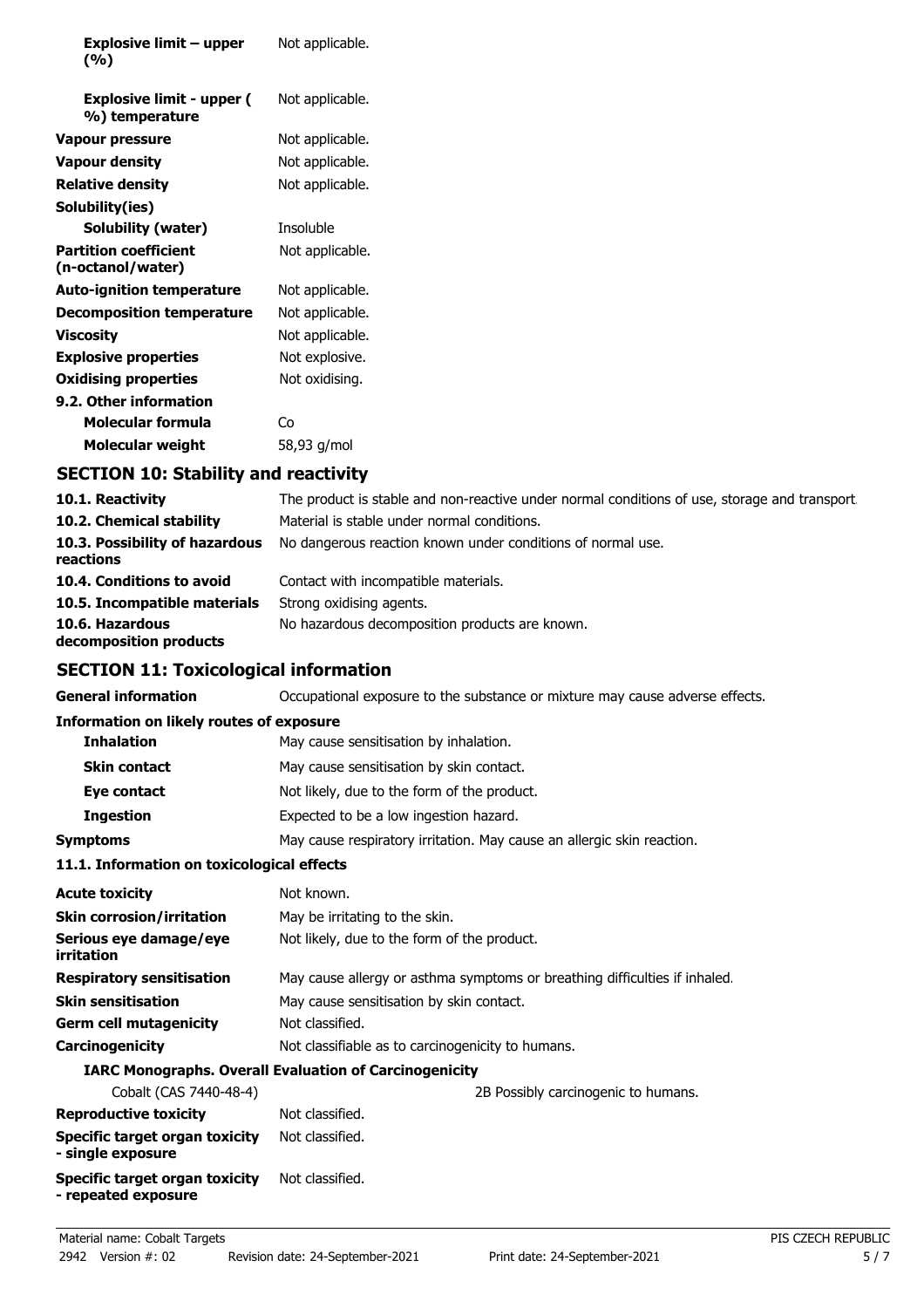| <b>Aspiration hazard</b>                | Not an aspiration hazard. |
|-----------------------------------------|---------------------------|
| Mixture versus substance<br>information | No information available. |
| <b>Other information</b>                | Not available.            |

## **SECTION 12: Ecological information**

| 12.1. Toxicity                                            | May cause long lasting harmful effects to aquatic life.                                                                                                                                    |
|-----------------------------------------------------------|--------------------------------------------------------------------------------------------------------------------------------------------------------------------------------------------|
| 12.2. Persistence and<br>degradability                    | No data is available on the degradability of this substance.                                                                                                                               |
| 12.3. Bioaccumulative<br>potential                        | No data available.                                                                                                                                                                         |
| <b>Partition coefficient</b><br>n-octanol/water (log Kow) | Not available.                                                                                                                                                                             |
| <b>Bioconcentration factor (BCF)</b>                      | Not available.                                                                                                                                                                             |
| 12.4. Mobility in soil                                    | No data available.                                                                                                                                                                         |
| 12.5. Results of PBT and<br><b>vPvB</b> assessment        | Not a PBT or vPvB substance or mixture.                                                                                                                                                    |
| 12.6. Other adverse effects                               | No other adverse environmental effects (e.g. ozone depletion, photochemical ozone creation<br>potential, endocrine disruption, global warming potential) are expected from this component. |

## **SECTION 13: Disposal considerations**

#### **13.1. Waste treatment methods**

| <b>Residual waste</b>           | Dispose of in accordance with local regulations. Empty containers or liners may retain some product<br>residues. This material and its container must be disposed of in a safe manner (see: Disposal<br>instructions).                                                                                                                            |
|---------------------------------|---------------------------------------------------------------------------------------------------------------------------------------------------------------------------------------------------------------------------------------------------------------------------------------------------------------------------------------------------|
| Contaminated packaging          | Since emptied containers may retain product residue, follow label warnings even after container is<br>emptied. Empty containers should be taken to an approved waste handling site for recycling or<br>disposal.                                                                                                                                  |
| <b>EU waste code</b>            | The Waste code should be assigned in discussion between the user, the producer and the waste<br>disposal company.                                                                                                                                                                                                                                 |
| Disposal<br>methods/information | Collect and reclaim or dispose in sealed containers at licensed waste disposal site. Do not allow this<br>material to drain into sewers/water supplies. Do not contaminate ponds, waterways or ditches with<br>chemical or used container. Dispose of contents/container in accordance with<br>local/regional/national/international regulations. |
| Special precautions             | Dispose in accordance with all applicable regulations.                                                                                                                                                                                                                                                                                            |

## **SECTION 14: Transport information**

#### **ADR**

14.1. - 14.6.: Not regulated as dangerous goods.

# **RID**

14.1. - 14.6.: Not regulated as dangerous goods.

#### **ADN**

14.1. - 14.6.: Not regulated as dangerous goods.

#### **IATA**

14.1. - 14.6.: Not regulated as dangerous goods.

#### **IMDG**

14.1. - 14.6.: Not regulated as dangerous goods.

## **SECTION 15: Regulatory information**

# **15.1. Safety, health and environmental regulations/legislation specific for the substance or mixture**

**EU regulations**

**Regulation (EC) No. 1005/2009 on substances that deplete the ozone layer, Annex I and II, as amended** Not listed.

**Regulation (EU) 2019/1021 On persistent organic pollutants (recast), as amended**

#### Not listed.

**Regulation (EU) No. 649/2012 concerning the export and import of dangerous chemicals, Annex I, Part 1 as amended**

Not listed.